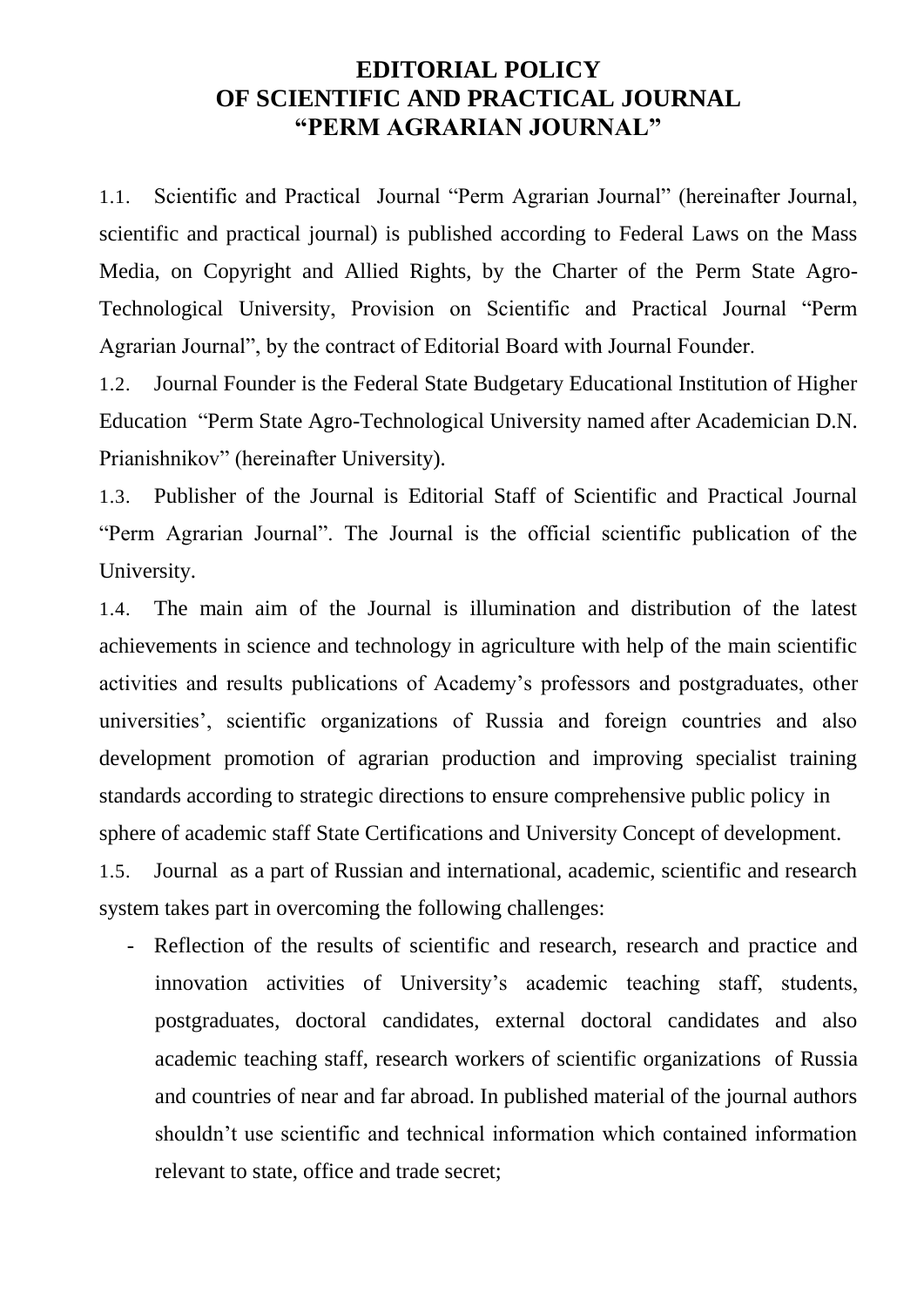- Formation of science perspective of academic environment and propaganda of the main scientific advances in the Academy;
- Propaganda of Federal law of Animal Protection Act;
- Identification of scientific capacity for implementation of new scientific achievements into production teaching process of the University;
- Forming of opened vigorously debate, which contributes to high quality of research, effectiveness of scientist work evaluation;
- Providing the transparency and accountability in reflection of study personnel University's departments scientific issues;
- Publication of scientific conferences, symposiums, meetings materials;
- Publication of materials which are aimed at society's morality and humanity strengthening, prevent animals suffering and death from violence;
- Publication of scientific publications review and information about scientific school of Russia and foreign countries.

1.6. Only scientific matter covering the main problems of knowledge departments are published in the Journal, which are presented in scientific and research activities of the University, which have theoretical or practical importance and also are aimed at implementation of scientific research results into production and educational activities. Also the papers of Russian and foreign scientists, professors, researches, postgraduates and doctoral candidates of higher educational organizations of the Russian Federation, countries of near and far abroad may be published on the following sessions and groups of scientific fields:

- Processes and Machinery of Agro-Engineering Systems (05.20.00 Processes and Machinery of Agro-Engineering Systems);
- Agronomy (06.01.00 Agronomy);
- Veterinary and Zootechny (06.02.00 Veterinary and Zootechny);
- Forestry (06.03.00 Forestry).

Only original papers can be published in the Journal which should not reprinted in other journals.

1.7. To ensure the quality of published materials and enforce intellectual property rights, all papers are screened through the system «Antiplagiat» and only then are sent under the editorial review. Adopted papers should undergo to obligatory editorial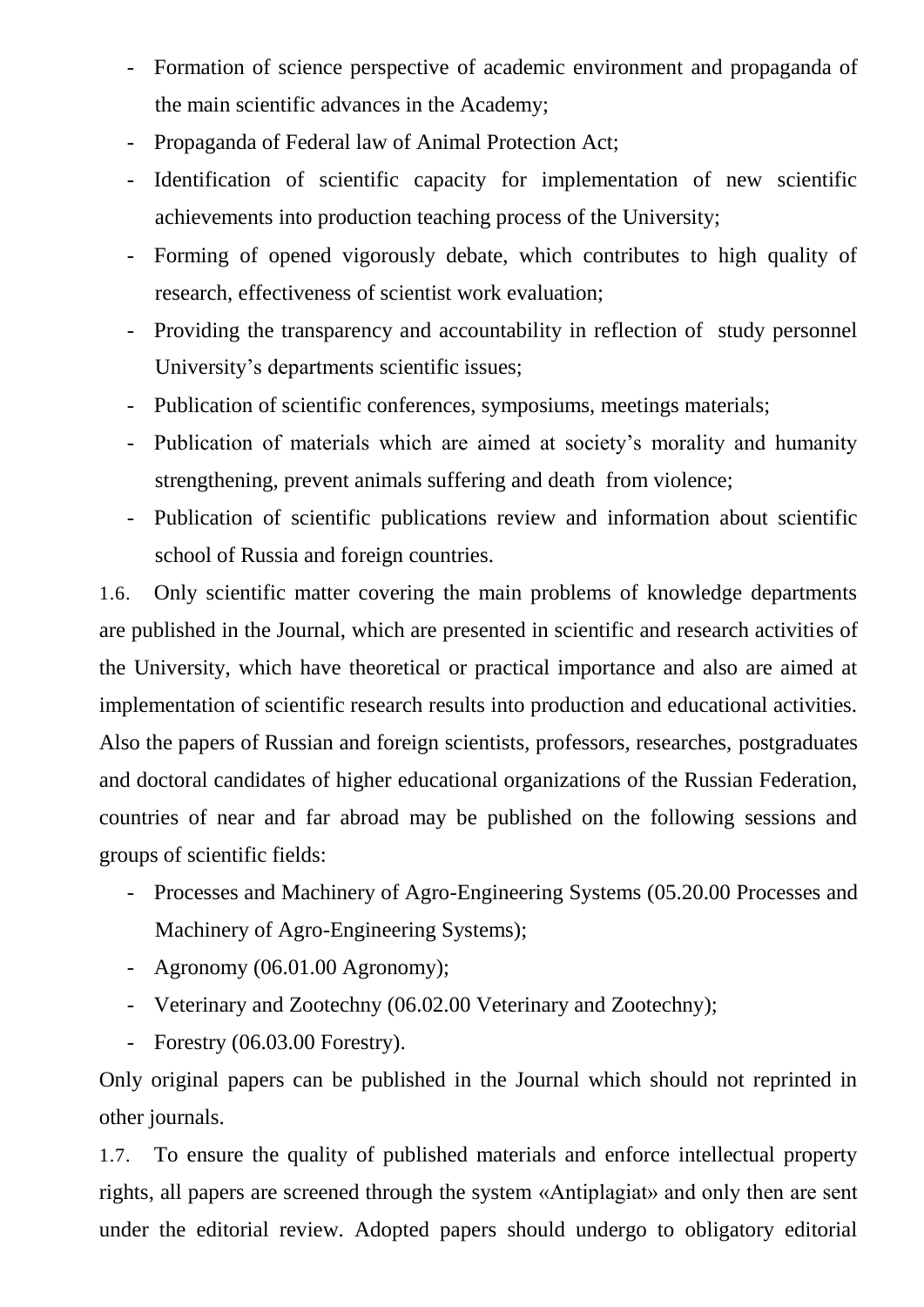correction. Advertising materials devoted to planning scientific and scientific and practical activities, development in sphere of political and management consulting are published in the Journal in accordance with the Russian law "Mass media" and registration documents.

The editorial policy of the Journal is based on traditional ethical principles of the Russian scientific periodicals, support Ethics code of scientific publications, which is framed by Ethic committee of scientific publications (Russia, Moscow) and builds upon ethical standards of editors and publishers work, which is embodied in Code of Conduct and Best Practice Guidelines for Journal Editors and Code of Conduct for Journal Publishers which were worked out by Committee on Publication Ethics (COPE). Journal's online version is a free access publication for readers. The references to the Journal and authors are obligatory if you use materials. Journal's materials free replication is allowed for personal purposes and free use in informational, scientific, teaching or cultural purposes under article 1273and 1274, chapter 70, part IV of the Russian Civil Code. Other kinds of using are possible only upon conclusion of the written agreements with the right holder.

The compilation of recommendations of Committee on Publication Ethics (COPE) which is translated into Russian is on the Journal web site.

## **Legal Framework and Ethical Aspects of Editorial Policy**

- 1. All copyrights on the papers belong to their authors.
- 2. All the rights to the using materials of Scientific and Practical Journal "Perm Agrarian Journal" belong to the FSBEI HE Perm State Agro-Technological University as Publisher and Founder of the Journal.
- 3. Editorial staff is responsible for decision to comment the publicly with reliability of the decision explanation and engaging on the discussion the forthcoming in the editorial office the articles of University's leading scientists and external specialists as reviewers and also ensuring cooperating with corresponding scientific societies as group of experts.
- 4. At the core of the decision to publish is based on authenticity, originality, scholarly importance and timeliness of the topic.